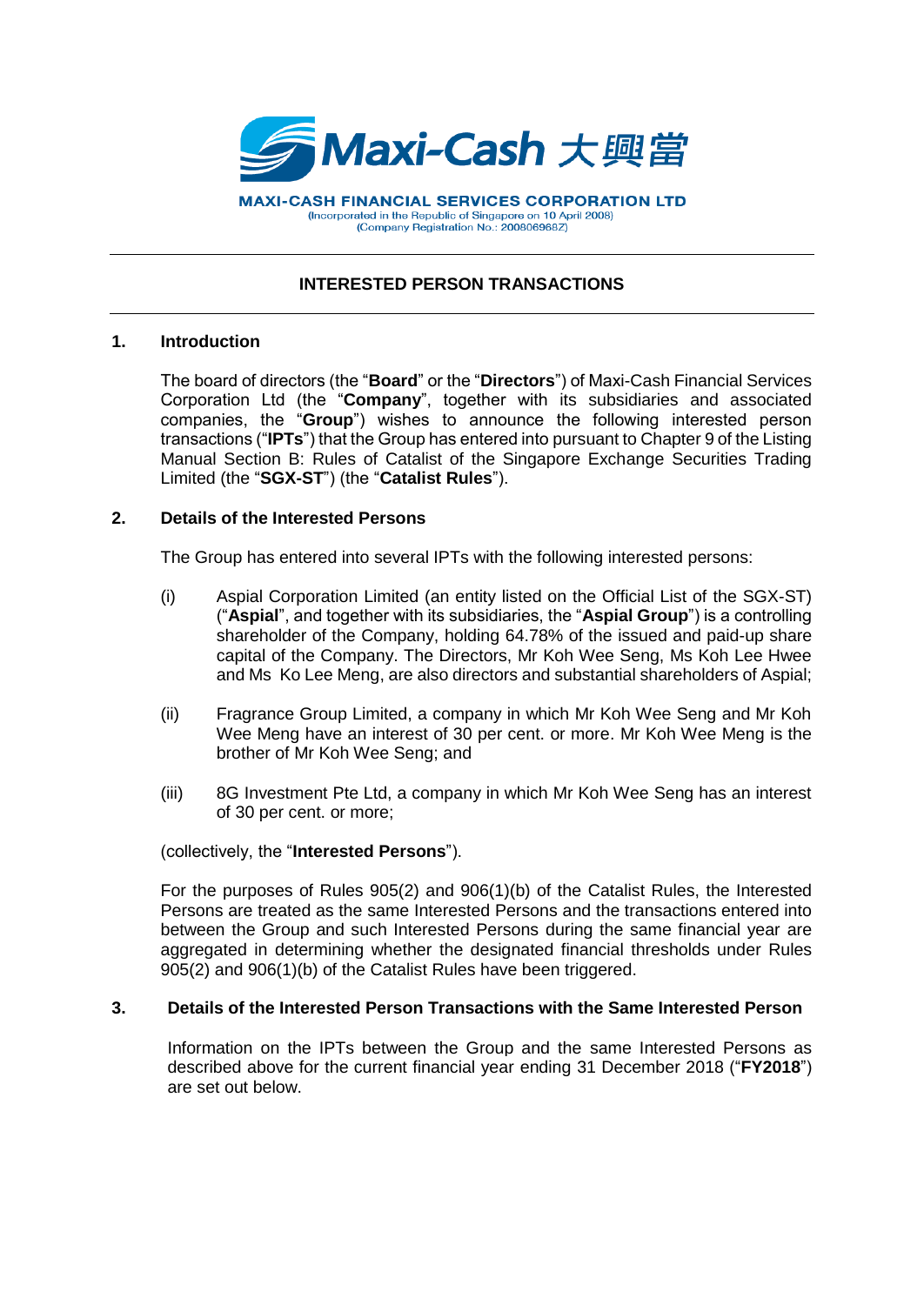| Name of<br><b>Interested</b><br>Person(s) | Nature of interested<br>person transaction(s)                                                           | Aggregate value of interested<br>person transactions in FY2018<br>(S\$'000) |
|-------------------------------------------|---------------------------------------------------------------------------------------------------------|-----------------------------------------------------------------------------|
| <b>Aspial Group</b>                       | Lease of premises                                                                                       | 836                                                                         |
|                                           | Corporate charges                                                                                       | 1,200                                                                       |
|                                           | <b>Acquisition of Citigems</b><br>Pte Ltd                                                               | 1,828                                                                       |
| <b>Fragrance Group</b><br>Limited         | Subscription of 3-year<br>6.125 per cent. bonds<br>due 2021 issued by<br><b>Fragrance Group Limited</b> | 592                                                                         |
| 8G Investment Pte<br>Ltd                  | Lease of premises                                                                                       | 608                                                                         |

The aggregate value of all IPTs (excluding transactions which are less than S\$100,000) entered into between the Group and the same Interested Persons for FY2018 (the "**Aggregate Value**") is approximately S\$5,064,000, representing approximately 3.94 per cent. of the Group's latest audited net tangible assets as at 31 December 2017 of S\$128.4 million ("**NTA**").

The Company is exempted from the requirement to obtain shareholders' approval pursuant to Rule 906(1)(b) of the Catalist Rules for each of the lease of premises transactions, as such lease falls within the exemption under Rule 916(1) of the Catalist Rules. Each of the lease agreement is for a period not exceeding three (3) years and the terms are supported by an independent valuation.

The Aggregate Value of the IPTs (excluding the value of the transaction for lease of premises) is approximately S\$3,620,000 (the "**Relevant IPTs**"), representing approximately 2.82 per cent. of the Group's NTA. As this does not exceed five per cent. of the Group's NTA, the Company is not required to seek shareholders' approval pursuant to Rule 906(1)(b) of the Catalist Rules for the Relevant IPTs.

## **4. Total Value of the IPTs**

The total value of all IPTs (excluding transactions which are less than S\$100,000) entered into between the Group and all Interested Persons for FY2018 is approximately S\$5,064,000 representing approximately 3.94 per cent. of the Group's NTA.

The IPTs are entered into by the Company in its ordinary course of business and are on an arm's length basis.

The audit committee of the Company is of the view that the above IPTs in FY2018 had been carried out on normal commercial terms and are not prejudicial to the interests of the Company and its minority shareholders.

## **5. Interest of Directors and Substantial Shareholders**

Saved as disclosed above and save for their shareholdings in the Company, none of the Directors or substantial shareholders of the Company has any interest, direct or indirect, in the IPTs.